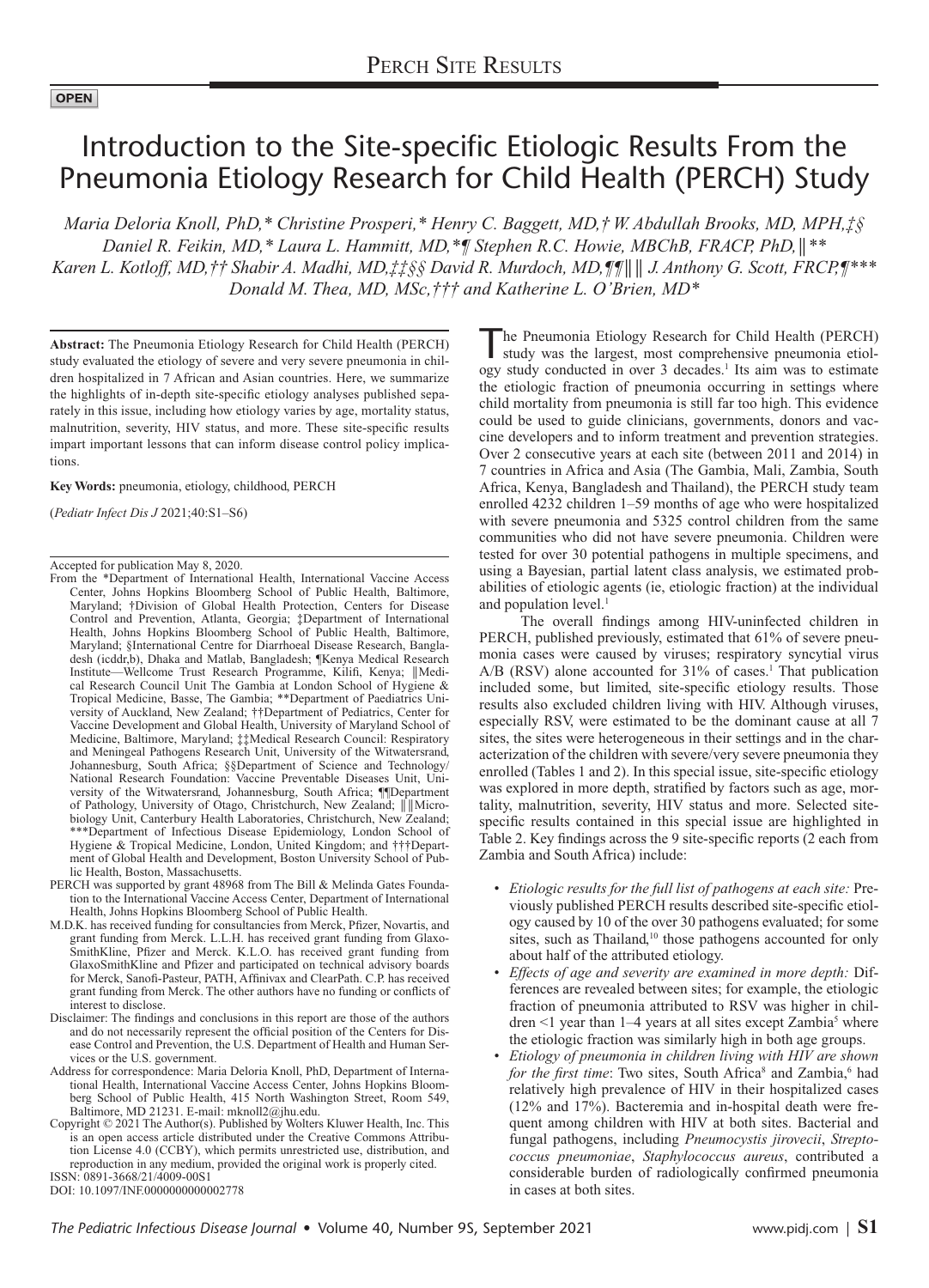- *Etiology of pneumonia in HIV-exposed but uninfected (HEU)*: Children whose mothers were living with HIV but who were themselves uninfected are examined in South Africa<sup>7</sup> and Zambia<sup>5</sup> and compared with children whose mothers did not have HIV. In Zambia, mortality among HEU cases was nearly double that of HIV-unexposed cases. Etiology results differed between the 2 sites: in South Africa, the etiology was similar between HEU- and HIV-unexposed pneumonia cases, while in Zambia, etiology among HEU cases shared features of children with HIV and unexposed.
- *Etiology by mortality status*: While RSV was the most common cause of severe pneumonia overall, bacteria and fungi were more common than RSV as the cause among cases who died. Mali<sup>3</sup> and Zambia<sup>5</sup> had the highest case fatality ratios among PERCH sites and were a focus of etiology evaluation among the fatal cases. In Mali, *S. aureus*, *P. jirovecii* and *Haemophilus influenzae* type b together accounted for 40% of fatal cases (compared with only 6.9% of those who survived), while RSV, human metapneumovirus (HMPV) and parainfluenza virus (PIV) type 3 together comprised 6.5% (compared with 48% of cases who survived). In Zambia, most (46%) fatal cases were caused by *H. influenzae* type b, *S. aureus*, *P. jirovecii* and other fungi, compared with 5.1% among cases that survived, while RSV, rhinovirus and HMPV caused 3.6% of pneumonia in fatal cases compared with 47% among cases that survived.
- *Clinical characteristics associated with mortality*: In Zambia,<sup>5</sup> fatal pneumonia cases were more likely to have a longer illness duration before admission, more severe disease, HIV exposure and to be malnourished.
- *Role of comorbidities in mortality*: The frequency and influence of comorbidities in cases from Thailand<sup>10</sup> was explored and found to be comparable with that at the other PERCH sites. Comorbidities were an important contributing factor to fatalities at all sites. In Thailand, 78% of fatal cases had a comorbidity, primarily a developmental delay; comorbidities were present in 44% of cases that died in The Gambia2 and Zambia<sup>5</sup> and in 67%–80% of those who died in Mali,<sup>3</sup> Kenya<sup>4</sup> and Bangladesh.<sup>9</sup> In Mali, moderate to severe wasting and stunting were associated with an increased likelihood of a bacterial etiology and increased the likelihood of a fatal outcome.
- *Role of malnutrition on etiology*: Pneumonia in severely malnourished cases, explored in children from Mali,<sup>3</sup> was proportionally much less frequently attributed to RSV and HMPV compared with other children (combined 15% vs. 42% for weight-for-height <−2 SD and 7.2% vs. 40% for height-for-age Z scores <−2 SD). The probability of *H. influenzae* (21% vs. 2.9%), *S. aureus* (14% vs. 2.6%) and *Mycobacterium tuberculosis* (6.9% vs. 0.5%) was substantially more common in cases with low weight-for-height Z scores than in cases with higher Z scores. The etiology of pneumonia in severely malnourished cases was more evenly distributed across pathogens but perhaps with more bacterial than viral pathogens as the most common causes; for children with height-for-age Z scores <−2 SD, the leading causes were *S. pneumoniae* (11%) and *H. influenzae*  $(9.7\%)$ .
- *Findings from lung aspirates are compared with pre-Hib vac*cine and pre-PCV time periods: In The Gambia<sup>2</sup> where there was substantial prior experience collecting lung aspirate samples, *H. influenzae* type b (n = 1) was seen less during PERCH

| Country          | <b>Site</b>                  | <b>Urban/Rural Vaccine</b> | <b>Time between Vaccine</b><br><b>Introduction and PERCH</b><br>Enrollment |                               |                        | <b>Characteristics of Enrolled Cases*</b> |                              |                                        |                                      |      |         |                                  |
|------------------|------------------------------|----------------------------|----------------------------------------------------------------------------|-------------------------------|------------------------|-------------------------------------------|------------------------------|----------------------------------------|--------------------------------------|------|---------|----------------------------------|
|                  |                              |                            |                                                                            |                               | <b>Number</b>          | Age                                       | <b>Very</b><br><b>Severe</b> |                                        | Auscul-<br>tatory                    | CXR- | Case    |                                  |
|                  |                              |                            | Hib                                                                        | <b>PCV</b>                    | of Cases<br>Enrolled*  | $\%$                                      | $\%$ †                       | <1 Year, Pneumonia, Hypoxemia,<br>$\%$ | Wheezing, Positive, Fatality<br>$\%$ | $\%$ | Ratio   | Page<br>Nos.                     |
| The<br>Gambia    | Basse                        | Rural                      | 15 years 2 years                                                           |                               | 631                    | 63                                        | 15                           | 7.8                                    | 32                                   | 47   | 4.3     | S7-S17                           |
| Mali             | Bamako                       | Urban                      | 5 years                                                                    | 1 year                        | 653                    | 68                                        | 52                           | 47                                     | 18                                   | 47   | 16      | S <sub>18</sub> -S <sub>28</sub> |
| Kenya            | Kilifi                       | Rural                      |                                                                            | 10 years 6 months             | 630                    | 54                                        | 51                           | 30                                     | 13                                   | 50   | 5.9     | S <sub>29</sub> -S <sub>39</sub> |
| Zambia           | Lusaka                       | Urban                      | 7 years                                                                    | During PERCH<br>$\frac{1}{3}$ | HIV-uninfected:<br>514 | 78                                        | 31                           | 36                                     | 12                                   | 57   | 16      | S <sub>40</sub> -S <sub>49</sub> |
|                  |                              |                            |                                                                            | months)                       | HIV-positive:<br>103   | 75                                        | 35                           | 60                                     | 5.8                                  | 87   | 42      | S50-S58                          |
| South<br>Africa  | Soweto                       | Urban                      |                                                                            | 12 years 2.5 years            | HIV-uninfected:<br>805 | 75                                        | 32                           | 75                                     | 34                                   | 64   | $3.0\,$ | S59-S68                          |
|                  |                              |                            |                                                                            |                               | HIV-positive:<br>115   | 72                                        | 34                           | 78                                     | 15                                   | 88   | 19      | S69-S78                          |
| Bangladesh Dhaka | Matlab                       | Urban<br>Rural             | 3 years                                                                    | N/A                           | 525                    | 49                                        | 10                           | 8.2                                    | 97                                   | 46   | 1.0     | S79-S90<br>S79-S90               |
| Thailand         | Sa Kaeo,<br>Nakhon<br>Phanom | Rural/<br>Periurban        | N/A                                                                        | N/A                           | 223                    | 39                                        | 23                           | 24                                     | 46                                   | 50   | 4.0     | S91-S100                         |

## **TABLE 1.** Characteristics of PERCH Sites and Enrolled Cases

\*Restricted to HIV-uninfected cases at all sites except Zambia and South Africa where the number of HIV-uninfected and HIV-infected cases is reported separately.

†Very severe pneumonia defined as cough or difficulty breathing and at least 1 of the following signs: central cyanosis, difficulty breast-feeding or drinking, vomiting everything, convulsions, lethargy, unconsciousness or head nodding.

‡Hypoxemia defined as arterial oxygen saturation <92% on room air (<90% for sites at elevation: Zambia and South Africa) or a requirement for supplemental oxygen on admission if a room air reading was not available; a room air oxygen saturation reading was available for 3514 (88%) children; the South African site was at an altitude of 1600 meters above sea level and had a standard clinical practice to administer supplemental oxygen for all children admitted to hospital with a diagnosis of severe or very severe pneumonia.

§CXR positive defined as consolidation and/or other infiltrate. Restricted to interpretable chest radiographs.

¶Died in hospital or postdischarge but within 30 days of admission.

║N/A: PCV not in use by national immunization program during PERCH study.

CXR indicates chest radiograph; N/A, not applicable; PERCH, Pneumonia Etiology Research for Child Health; Hib, *Haemophilus influenzae* type b vaccine; PCV, pneumococcal conjugate vaccine.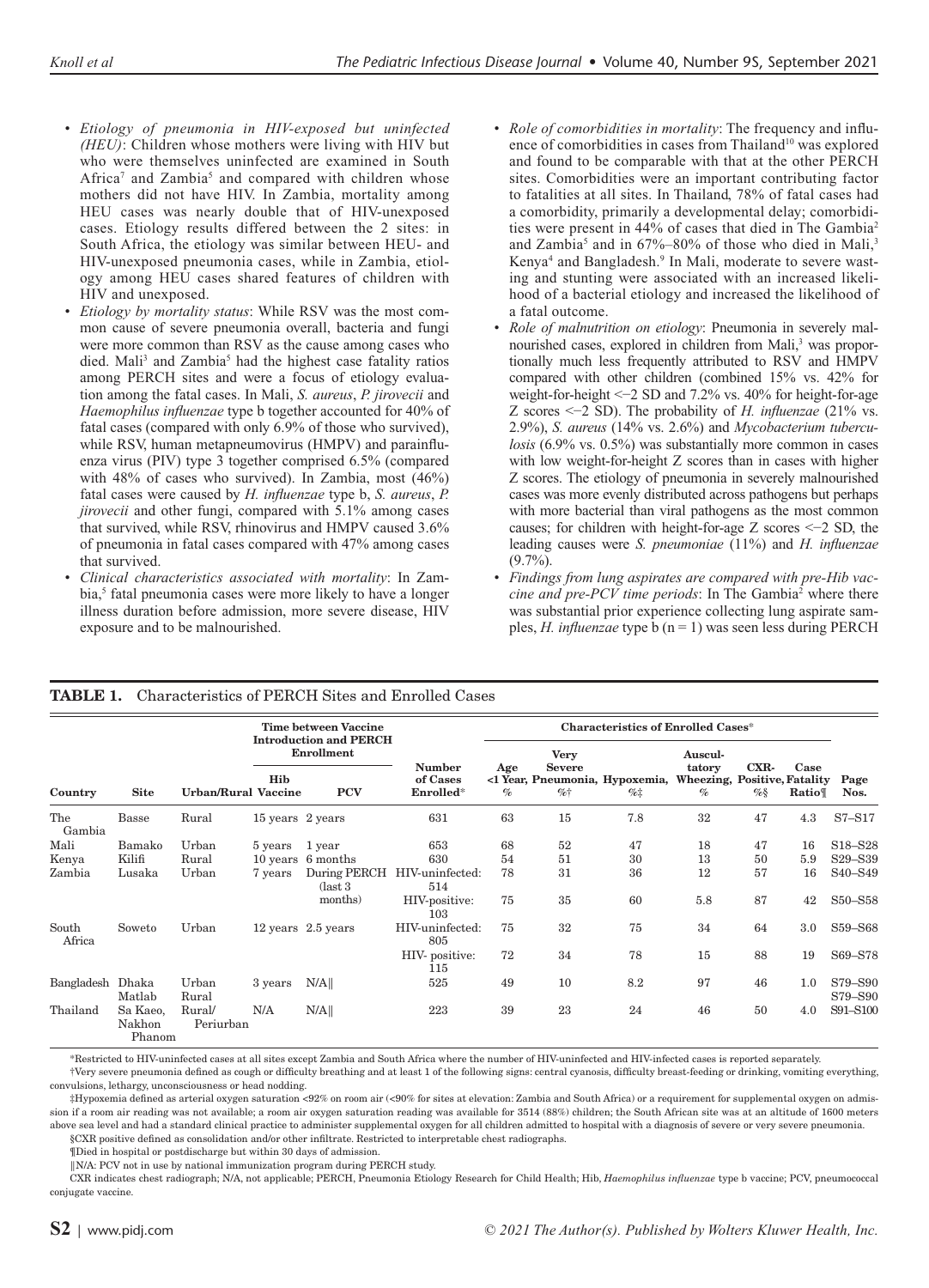## **TABLE 2.** Features of PERCH Study Sites and Highlights of Site-specific Findings

| Site                                                                                                                                                                                                                                                                                                                                                                                                                             | Highlights                                                                                                                                                                                                                                                                                                                                                                                                                                                                                                                                                                                                                                                                                                                                                                                                                                                                                                                                                                                                                                                                                                                                                                                                                                                                                                                                                                                                                                                                                                                                                                                                                                                                                                                                                                                                                                                                                                                                                                                                                                                                                                                                                                                                                                                                                                                                                                                                                                                                                                                                                                                                                                                                                                                                                                              |
|----------------------------------------------------------------------------------------------------------------------------------------------------------------------------------------------------------------------------------------------------------------------------------------------------------------------------------------------------------------------------------------------------------------------------------|-----------------------------------------------------------------------------------------------------------------------------------------------------------------------------------------------------------------------------------------------------------------------------------------------------------------------------------------------------------------------------------------------------------------------------------------------------------------------------------------------------------------------------------------------------------------------------------------------------------------------------------------------------------------------------------------------------------------------------------------------------------------------------------------------------------------------------------------------------------------------------------------------------------------------------------------------------------------------------------------------------------------------------------------------------------------------------------------------------------------------------------------------------------------------------------------------------------------------------------------------------------------------------------------------------------------------------------------------------------------------------------------------------------------------------------------------------------------------------------------------------------------------------------------------------------------------------------------------------------------------------------------------------------------------------------------------------------------------------------------------------------------------------------------------------------------------------------------------------------------------------------------------------------------------------------------------------------------------------------------------------------------------------------------------------------------------------------------------------------------------------------------------------------------------------------------------------------------------------------------------------------------------------------------------------------------------------------------------------------------------------------------------------------------------------------------------------------------------------------------------------------------------------------------------------------------------------------------------------------------------------------------------------------------------------------------------------------------------------------------------------------------------------------------|
| The Gambia <sup>2</sup><br>Setting:<br>Low GDP per capita, rural, a<br>high child mortality rate,<br>seasonal malaria transmis-<br>sion and a low HIV infection<br>prevalence.                                                                                                                                                                                                                                                   | • Low proportion of cases were exposed to antibiotics before specimen collection $(10\%)$ .<br>• Amongst controls 1 year of age or older, 93% were fully vaccinated for age against <i>Haemophilus influenzae</i> and 80%<br>against S. pneumoniae.<br>• Positive blood cultures were observed in 14 (5%) of CXR-positive cases: 7 (50%) were S. pneumoniae (n = 2 PCV13<br>serotypes and $n = 5$ non-PCV13 serotypes), 2 were H. influenzae nontype b and the remaining were single occur-<br>rences of other pathogens.<br>• Lung aspirates were available from 21 CXR-positive cases (most of any site) with S. pneumoniae, Moraxella<br><i>catarrhalis</i> , and <i>H. influenzae</i> being the most commonly detected pathogens.<br>• Amongst CXR-positive cases, RSV $(37%)$ and S. pneumoniae $(13%)$ were the leading causes, followed by parainflu-<br>enza viruses $(9.2\%)$ , <i>Mycobacterium tuberculosis</i> $(8.3\%)$ and <i>H. influenzae</i> $(4.7\%)$ , with viruses accounting for 58% of<br>cases and bacteria 28%. However, in CXR-positive very severe pneumonia cases, bacterial causes dominated (77%)<br>with S. pneumoniae $(41\%)$ being the leading cause.<br>• Epidemic pathogens such as parainfluenza viruses, notably Types 1 and 3, featured strongly.                                                                                                                                                                                                                                                                                                                                                                                                                                                                                                                                                                                                                                                                                                                                                                                                                                                                                                                                                                                                                                                                                                                                                                                                                                                                                                                                                                                                                                                                                                 |
| $\mathbf{Mali}^3$<br>Setting:<br>Low GDP per capita, high-<br>density urban, high child<br>mortality rate, seasonal<br>malaria transmission, low<br>HIV infection prevalence,<br>well-established Hib vaccine<br>program, PCV introduced <1<br>year before start of the study.                                                                                                                                                   | • The case fatality was high (13%) and etiology differed between fatal and nonfatal cases, with more bacteria and<br>fungi among fatal cases: Staphylococcus aureus, Pneumocystis jirovecii, and H. influenzae type b together accounted<br>for 39% of fatal cases compared with only 6.9% of those who survived, while RSV, HMPV and PIV-3 together com-<br>prised 6.5% of fatal cases compared with 48% of cases who survived.<br>• Pneumonia in malnourished children was less frequently caused by RSV and HMPV compared with other children<br>(combined 15% vs. $42\%$ for weight-for-height and 7.2% vs. $40\%$ for height-for-age), and instead was more commonly<br>caused by bacteria. The top causes in malnourished children with weight-for-height Z scores below $-2$ SD were H.<br>influenzae $(21\%)$ , S. aureus $(14\%)$ and S. pneumoniae $(12\%)$ .<br>• Despite parental report that at least 60% of CXR+ cases were vaccinated with both PCV and Hib vaccines, most<br>positive blood cultures $(n = 12)$ were vaccine-preventable serotypes: 3 of 6 S. pneumoniae were PCV13-type (6B, 19A<br>and 23F), 4 of 5 H. influenzae were type b, and 1 was positive for nontyphoidal Salmonella spp.<br>• No culture isolates were recovered from 9 lung aspirates.                                                                                                                                                                                                                                                                                                                                                                                                                                                                                                                                                                                                                                                                                                                                                                                                                                                                                                                                                                                                                                                                                                                                                                                                                                                                                                                                                                                                                                                                                                     |
| Kenya <sup>4</sup><br>Setting:<br>Predominantly rural, low HIV<br>prevalence, mature Hib vaccine<br>program and recent PCV<br>program introduced with catch-up<br>campaign strategies for all<br>children under 5 years. Endemic<br>malaria but transmission<br>declining over past 15 years.                                                                                                                                    | • Viruses accounted for 77% of the attribution of CXR-positive pneumonia. RSV was the main cause of CXR-positive<br>pneumonia, followed by rhinovirus. The small contribution of Hib and pneumococcus to pneumonia may reflect the<br>impact of vaccine introductions in this population.<br>• Evaluated discharge diagnoses (not done at other sites): 28% of PERCH cases were not assigned LRTI in either their<br>primary or secondary discharge diagnosis. The percentage without an LRTI diagnosis was higher for very severe<br>pneumonia (42%) than for severe pneumonia (14%). Some (20%) of non-LRTI diagnosed cases had CXR abnormali-<br>ties consistent with pneumonia. Some non-LRTI diagnoses included clinical presentations that can co-occur with<br>pneumonia (e.g., malnutrition, malaria, anemia, febrile convulsions, pulmonary TB, immunosuppression, sepsis,<br>sickle cell disease and meningitis.                                                                                                                                                                                                                                                                                                                                                                                                                                                                                                                                                                                                                                                                                                                                                                                                                                                                                                                                                                                                                                                                                                                                                                                                                                                                                                                                                                                                                                                                                                                                                                                                                                                                                                                                                                                                                                                              |
| Zambia <sup>5,6</sup><br>Setting:<br>Impoverished, densely popu-<br>lated, urban population with<br>high HIV and <i>M. tuberculosis</i><br>prevalence and limited access<br>to high-quality health care.<br>Hib vaccine widely available<br>but PCV not introduced until<br>3 months before the end of<br>the study. Study conducted at<br>a referral facility with most<br>children receiving antibiotics<br>before enrollment. | • Mortality among HIV-uninfected children was high $(16%)$ and was higher among HIV-exposed $(21%)$ compared with<br>unexposed (11%) children. Outcomes were poor for HIV-infected children, with 40% dying in hospital.<br>• Etiology among HIV-uninfected was highest for RSV (26%), M. tuberculosis (13%) and HMPV (13%). In contrast, for<br>HIV-infected children, RSV contributed to only 3.7% of CXR-positive cases while bacterial and fungal pathogens<br>accounted for over $75\%$ : S. pneumoniae $(20\%)$ , S. aureus $(13\%)$ , P. jirovecii $(25\%)$ and M. tuberculosis $(4.5\%)$ .<br>In Zambia, no difference in RSV etiologic fraction was seen by age. By contrast at all other sites, the proportion of<br>pneumonia due to RSV in HIV-uninfected cases was higher in children <1 year of age. RSV contributed relatively<br>little to the pneumonia mortality.<br>• Among fatal HIV-uninfected cases, most $(46%)$ were caused by H. influenzae type b, S. aureus, P. jirovecii and fungi,<br>compared with 5.1% among cases that survived, while RSV, rhinovirus and HMPV caused only 3.6% of pneumonia<br>in fatal cases compared with 47% among cases that survived.<br>· Despite only a handful of children enrolled at the end of the study being fully immunized with PCV10 in Zambia,<br>disease due to PCV10-type S. pneumoniae was rare (1.7%). However, lack of detection may in part be due to the<br>near-universal practice of giving 1 dose of antibiotic before referral to the PERCH study facility—approximately<br>90% received antibiotics before admission. Despite this, among HIV-uninfected children, CXR-positive pneumonia<br>was caused by treatable organisms in a large (38%) portion of cases. Potentially treatable causes of pneumonia<br>accounted for 6 of the top 10 pathogens.<br>• Pediatric <i>M. tuberculosis</i> is a significant cause of pneumonia for hospitalized children, both HIV-infected and unin-<br>fected.<br>• Assessment of HIV-related care and treatment of HIV-infected cases occurring before admission revealed that only<br>35% had been receiving prophylactic co-trimoxazole, 14% had received anti-retroviral therapy and only 37% of<br>caregivers knew their child's HIV status at time of enrollment.<br>• Fatal HIV-uninfected pneumonia cases were more likely to be malnourished (62% vs. 26%), be HIV-exposed (38%)<br>vs. 24%), sleep with 4 or more people in the same room (29% vs. 14%) and they waited longer before coming to the<br>hospital (>5 days ill: 35% vs. 19%). Their pneumonia was more severe at admission: any danger sign (59% vs. 26%),<br>lethargy $(42\% \text{ vs. } 7.3\%)$ , hypoxia $(60\% \text{ vs. } 32\%)$ and many other clinical and laboratory differences. |
| South Africa <sup>7,8</sup><br>Setting:<br>Low-middle income sub-<br>Saharan African setting<br>with established vaccination<br>programs against Hib and<br>pneumococcus as well as a<br>high HIV and tuberculosis<br>burden.                                                                                                                                                                                                    | Results are presented for both children living with and without HIV, including stratified by HIV-exposure status<br>among HIV-uninfected children. Pneumonia etiology among children with HIV was proportionally less commonly<br>attributed to viral pathogens (27%) than among HIV-exposed uninfected (50%) and HIV-unexposed (58%) children.<br>Among children with HIV, P. jirovecii, S. aureus, S. pneumoniae and RSV were the most common causes; P. jirovecii<br>and RSV featured almost exclusively amongst children <12 months. There was limited attribution to cytomegalovi-<br>rus as a cause of pneumonia in the children with HIV.<br>• Bacteremia $(6.7%)$ and in-hospital death $(10%)$ were frequent amongst children living with HIV who had radiologi-<br>cally confirmed disease. Clinical and laboratory characteristics of fatal cases are presented.<br>• <i>M. tuberculosis</i> was commonly attributed (9.7%) as the cause of pneumonia in HIV-uninfected children.<br>• The impact of sensitivity for detecting M. tuberculosis in a high burden setting is evaluated since more intensive<br>screening was conducted at this site and the impact on etiologic conclusions is explored.                                                                                                                                                                                                                                                                                                                                                                                                                                                                                                                                                                                                                                                                                                                                                                                                                                                                                                                                                                                                                                                                                                                                                                                                                                                                                                                                                                                                                                                                                                                                                                       |

*© 2021 The Author(s). Published by Wolters Kluwer Health, Inc.* www.pidj.com <sup>|</sup> **S3**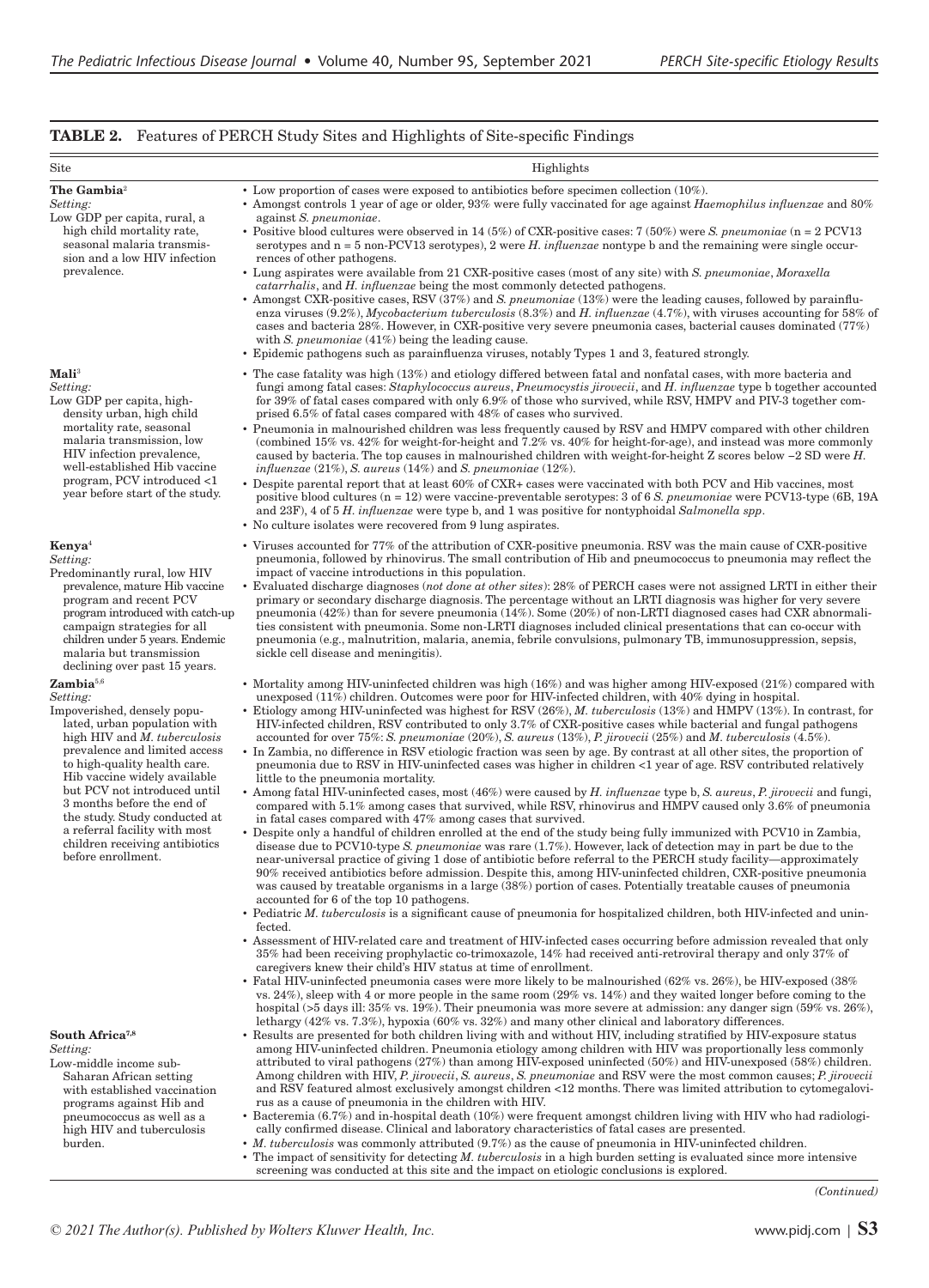## **TABLE 2.** (*Continued*.)

| Site                                                                                                                                                                                                                                              | Key Features                                                                                                                                                                                                                                                                                                                                                                                                                                                                                                                                                                                                                                                                                                                                                                                                                                                                                                                                                                                                                                                                                                |
|---------------------------------------------------------------------------------------------------------------------------------------------------------------------------------------------------------------------------------------------------|-------------------------------------------------------------------------------------------------------------------------------------------------------------------------------------------------------------------------------------------------------------------------------------------------------------------------------------------------------------------------------------------------------------------------------------------------------------------------------------------------------------------------------------------------------------------------------------------------------------------------------------------------------------------------------------------------------------------------------------------------------------------------------------------------------------------------------------------------------------------------------------------------------------------------------------------------------------------------------------------------------------------------------------------------------------------------------------------------------------|
| <b>Bangladesh</b> <sup>9</sup><br>Setting:<br>Low HIV-seroprevalence<br>and low seasonal malaria<br>transmission. Hib introduced<br>in 2009. PCV introduced<br>after PERCH. Few children<br>exposed to antibiotics before<br>specimen collection. | • The clinical manifestations of the pneumonia syndrome were different from that at the other sites, with the major-<br>ity of cases having crackles $(93\%)$ and wheeze $(97\%)$ , and very few with very severe pneumonia $(11\%)$ .<br>• Only 3 cases were blood culture positive, all <i>Enterobacteriaceae</i> , despite only 20% with evidence of antibiotics before<br>admission. Although no cases were blood culture positive for <i>Streptococcus pneumoniae</i> , positives were detected at<br>normal background rates among PERCH-ineligible children during the same time period.<br>• No organisms were recovered from the 4 lung aspirates collected.<br>• Detection of influenza was rare in PERCH cases and controls; surveillance systems operating during PERCH con-<br>firmed no substantial circulation of influenza was detected.<br>• Most etiology was attributed to viruses (78%), driven primarily by RSV $(31%)$ and rhinovirus $(23%)$ . There was<br>limited evidence for influenza or S. pneumoniae.<br>• Only minor differences were seen between urban and rural settings. |
| $\text{Thailand}^{10}$<br>Setting:<br>Middle income setting, no Hib or<br>PCV use                                                                                                                                                                 | • RSV and <i>M. tuberculosis</i> accounted for 35% and 10%, respectively, of the total etiologic fraction of CXR-positive<br>cases.<br>• No pneumococci were identified on culture despite lack of PCV use in the national immunization program. Other<br>research shows invasive pneumococcal disease is not uncommon in Thailand. It may not have been detected in<br>the PERCH study due to prior treatment with antibiotics, either because antibiotics reduce culture sensitivity or<br>because they prevent progression to severe pneumonia.<br>• Comorbidities, primarily developmental delay, were an important contributing factor to fatalities.                                                                                                                                                                                                                                                                                                                                                                                                                                                  |

Hib indicates *Haemophilus influenzae* type b vaccine; PCV, pneumococcal conjugate vaccine; PERCH, Pneumonia Etiology Research for Child Health; RSV, respiratory syncytial virus; CXR, Chest radiograph; LRTI, Lower respiratory tract infection; HMPV, human metapneumovirus; PIV-3, parainfluenza virus type 3.

compared with earlier studies but PCV-type pneumococcus was still observed during this early PCV use period (PCV was introduced 2 years prior to PERCH), reinforcing the need for ongoing monitoring through surveillance. *S. pneumoniae*, *Moraxella catarrhalis* and *H. influenzae* were the only pathogens detected in lung aspirates of Gambian cases.

- *PERCH severe pneumonia etiology is considered in the context of surveillance data*: The magnitude of severe pneumonia attributed to influenza and pneumococcus was smaller than expected. PERCH did not find evidence that influenza virus caused a large portion of the pneumonias during the study period. Local surveillance data on influenza and other seasonal pathogens support the low influenza prevalence in cases and controls during the period of the PERCH study, notwithstanding that some sites have reported pneumonia associated with influenza in periods before and after the PERCH study. Bangladesh<sup>9</sup> and Thailand<sup>10</sup> did not detect any pneumococcal positive blood cultures during PERCH, but studies of less severe respiratory illness and bloodstream infections at those sites demonstrate that pneumococcal disease was present during the PERCH enrollment period. Potential explanations are explored for the lack of pneumococcal disease detection in PERCH cases in these settings where pneumococcal conjugate vaccine was not in use.
- *Specificity of the PERCH severe and very severe pneumonia case definition:* PERCH used the WHO-defined severe or very severe pneumonia case definition, which is designed to favor sensitivity at the expense of specificity. The Kenya<sup>4</sup> site explored the specificity of the case definition by examining the primary hospital-assigned discharge diagnoses among all admissions and among PERCH cases. Lower respiratory tract infection (LRTI) was recorded more often as a primary discharge diagnosis in PERCH enrollees (66%) than in all admissions (25%), but 28% of PERCH cases were not assigned LRTI in either primary or secondary discharge diagnoses. The proportion of cases without LRTI listed as a discharge diagnosis was higher for those with PERCH-defined very severe pneumonia (42%) than for severe pneumonia (14%). However, hospital-assigned diagnosis is not a gold standard, as shown by the fact that 15% of CXR-positive cases did not have a discharge diagnosis of LRTI.

• *Impact of repeat M. tuberculosis testing in a high prevalence setting*: Assumptions were required in the PERCH etiology analysis regarding the sensitivity for all pathogen/specimen tests conducted, including for *M. tuberculosis*. South Africa7 performed multiple *M. tuberculosis* tests on individual cases over several days while other sites tested only once, on the day of admission. The South Africa site reestimated the fraction of pneumonia attributed to *M. tuberculosis* using any positive test and increased sensitivity to account for this from the range of 10%–30% to 20%–50%. The result was a change in the estimated proportion attributed to *M. tuberculosis* from 6.4% to 9.7%.

This collection of results is part of a suite of papers<sup>1,11</sup> and should be taken in that context. The results represent sites with diverse epidemiologic settings, including 2 geographic regions, differences in altitude, a range of low- and middle-income economic backgrounds, urban and rural communities, variations in HIV and malaria prevalence and variations in PCV and Hib vaccine use. Each of these factors likely contributes to variations in the etiologic spectrum and mortality of pneumonia in children. While a study like PERCH can provide important insights, it does not take the place of routine ongoing surveillance, which should continue, especially following new vaccine introduction. Equally important, our data are population data and cannot be extrapolated to the individual patient as an etiologic probability diagnosis. Particularly for the viruses, those that appear to be of greatest public health importance will likely require improved rapid or bedside diagnostics for individual patient diagnosis, as well as routine monitoring for prioritization for future therapeutic or preventive measures. Finally, PERCH was a study of severe and very severe childhood pneumonia, but its findings have relevance to all grades of childhood pneumonia severity in that, irrespective of primary etiology, given the prominence of bacterial infection in mortality, appropriate antimicrobial therapy early in infection likely remains important in reducing the overall pneumonia case fatality rate, and should continue.

In conclusion, these site-specific results impart 5 important lessons that have disease control policy implications.

1. Even though bacteria still account for many childhood pneumonia deaths, bacteria no longer account for the majority of pneumonia deaths as in past decades; most cases of severe and very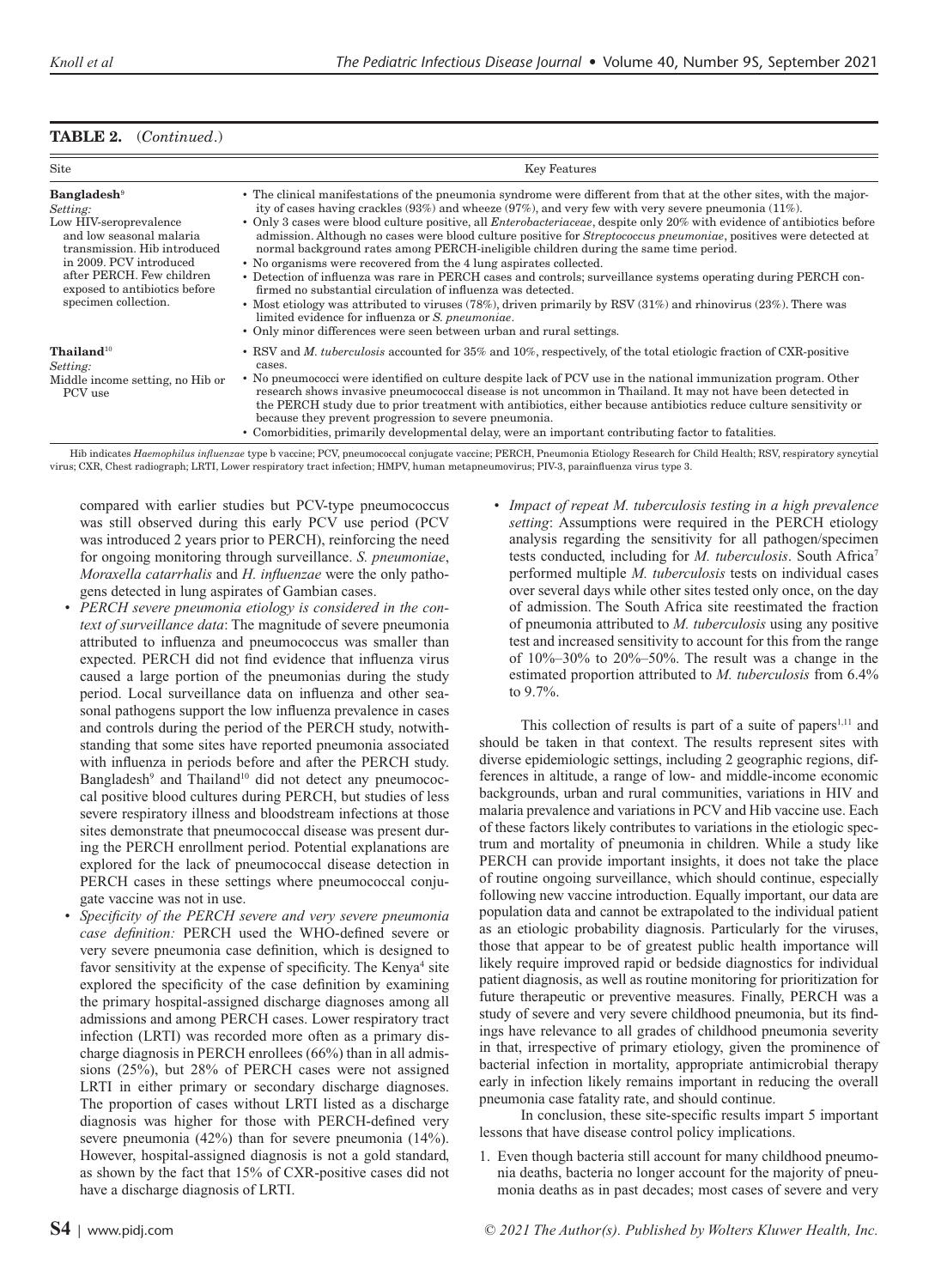severe pneumonia are viral, and thus primary prevention policies could be adapted accordingly.

- 2. A corollary to the point above is that many childhood pneumonia cases involve codetection of multiple pathogens, which could indicate coinfection amongst 2 or more of these. Our statistical model required single pathogen etiologic assignment to create a pie chart of all identified infecting agents. It was not intended to rule in or out coinfection. Multiple studies using both animal models and human epidemiologic data have identified coinfection, notably sequential viral–bacterial coinfection, as a contributor to very severe pneumonia and pneumonia mortality. The role of co-detected pathogens, whether one or both caused the pneumonia, deserves further investigation using a different study design than was used in PERCH.
- 3. Although the leading pathogens were common to all sites, we observed substantial variation in etiologic fraction by site, even on the same continent, which will affect disease control priorities, policies and even clinical practices. To further reduce child pneumonia mortality, control policies will need local/regional adaptation.
- 4. Within countries, there may be differences in relative pathogen prevalence between urban and rural settings that could affect clinical management, and therefore health policies and services may need to be correspondingly adapted. For example, HIV prevalence, and therefore *M. tuberculosis* and *P. jirovecii* prevalence, may be higher in population-dense urban settings than in rural settings, and therefore the etiologic fraction of all pneumonia due to these pathogens would be higher in urban versus rural health facilities. Local data will assist in adjusting health policy and practices accordingly.
- 5. Young age and comorbidities including malnutrition, small for gestational age and HIV-infection and exposure, increase the likelihood of mortality from childhood pneumonia and affect the fraction attributed to bacteria—epidemiologic findings that can inform disease control policies and practices.

We would like to thank the communities that voluntarily participated in these studies, not simply for their cooperation, but for the knowledge that they have contributed, which will benefit children worldwide, many not yet born, for years to come.

## **ACKNOWLEDGMENTS**

*We offer sincere thanks to the study participants and their families. We recognize the efforts of the following groups during the study development, conduct, and analysis phases: Pneumonia Methods Working Group, Pneumonia Etiology Research for Child Health (PERCH) Expert Group, PERCH contributors and the PERCH Chest Radiograph Reading Panel. We also acknowledge the substantial contributions of all members of the PERCH Study Group (see below): PERCH Study Group. Johns Hopkins Bloomberg School of Public Health, Baltimore, Maryland: Katherine L. O'Brien (PI), Orin S. Levine (Former PI, current affiliation Bill & Melinda Gates Foundation, Seattle, Washington), Maria Deloria Knoll (co-PI), Daniel R. Feikin (joint affiliation with Centers for Disease Control and Prevention, Atlanta, Georgia), Andrea N. DeLuca, Amanda J. Driscoll, Nicholas Fancourt, Wei Fu, Meredith Haddix, Laura L. Hammitt, Melissa M. Higdon, E. Wangeci Kagucia, Ruth A. Karron, Mengying Li, Daniel E. Park, Christine Prosperi, Qiyuan Shi, Zhenke Wu, Scott L. Zeger; The Emmes Corporation, Rockville, Maryland: Nora L. Watson; Nuffield Department of Clinical Medicine, University of Oxford, United Kingdom: Jane Crawley; University of Otago, Christchurch, New Zealand: David R. Murdoch; ICDDR, b, Dhaka and Matlab, Bangladesh: W. Abdullah Brooks (site PI), Hubert P. Endtz, Khalequ Zaman, Doli Goswami, Lokman Hossain, Yasmin Jahan,* 

*Gambia at London School of Hygiene & Tropical Medicine: Stephen R. C. Howie (site PI), Bernard E. Ebruke, Martin Antonio, Jessica McLellan, Eunice Machuka, Arifin Shamsul, Syed M.A. Zaman, Grant Mackenzie; KEMRI-Wellcome Trust Research Programme, Kilifi, Kenya: J. Anthony G. Scott (site PI and PERCH co-PI, joint affiliation with London School of Hygiene and Tropical Medicine, London, United Kingdom), Juliet O. Awori, Susan C. Morpeth, Alice Kamau, Sidi Kazungu, Micah Silaba Ominde; Department of Pediatrics and Department of Medicine, Center for Vaccine Development and Global Health, University of Maryland School of Medicine, Baltimore, Maryland and Centre pour le Développement des Vaccins (CVD-Mali), Bamako, Mali: Karen L. Kotloff (site PI), Milagritos D. Tapia, Samba O. Sow (site co-PI), Mamadou Sylla, Boubou Tamboura, Uma Onwuchekwa, Nana Kourouma, Aliou Toure, Seydou Sissoko; Medical Research Council: Respiratory and Meningeal Pathogens Research Unit and Department of Science and Technology/National Research Foundation: Vaccine Preventable Diseases, University of the Witwatersrand, Johannesburg, South Africa: Shabir A. Madhi (site PI), David P. Moore, Peter V. Adrian, Vicky L. Baillie, Locadiah Kuwanda, Azwifarwi Mudau, Michelle J. Groome, Nasreen Mahomed, Eric A.F. Simões; Thailand Ministry of Public Health—U.S. CDC Collaboration, Nonthaburi, Thailand: Henry C. Baggett (site PI), Somsak Thamthitiwat, Susan A. Maloney (former site PI), Charatdao Bunthi, Julia Rhodes, Pongpun Sawatwong, Pasakorn Akarasewi (site co-PI, Ministry of Public Health); Department of Global Health and Development, Boston University School of Public Health, Boston, Massachusetts and University Teaching Hospital, Lusaka, Zambia: Donald M. Thea (site PI), Lawrence Mwananyanda (site co-PI), James Chipeta (site co-PI), Phil Seidenberg (site co-PI), James Mwansa, Somwe wa Somwe, Geoffrey Kwenda; Canterbury Health Laboratories, Christchurch, New Zealand: Trevor P. Anderson, Joanne Mitchell,* 

*Mohammod Jobayer Chisti; Medical Research Council Unit The* 

*Shalika Jayawardena, Rose Watt. This paper is published with the approval of the Director, Kenya Medical Research Institute.*

#### **REFERENCES**

- 1. Pneumonia Etiology Research for Child Health (PERCH) Study Group. Causes of severe pneumonia requiring hospital admission in children without HIV infection from Africa and Asia: the PERCH multi-country casecontrol study. *Lancet*. 2019;394:757–779.
- 2. Howie SRC, Ebruke BE, McLellan JL, et al. The etiology of childhood pneumonia in The Gambia: findings from the Pneumonia Etiology Research for Child Health (PERCH) study. *Pediatr Infect Dis J*. 2020;40:S7–S17.
- 3. Tapia MD, Sylla M, Driscoll A, et al. The etiology of childhood pneumonia in Mali: findings from the Pneumonia Etiology Research for Child Health (PERCH) study. *Pediatr Infect Dis J*. 2020;40:S18–S28.
- 4. Awori JO, Kamau J, Morpeth S, et al. The etiology of pneumonia in HIV-uninfected children in Kilifi, Kenya: findings from the Pneumonia Etiology Research for Child Health (PERCH) study. *Pediatr Infect Dis J*. 2020;40:S29–S39.
- 5. Mwananyanda L, Thea DM, Chipeta J, et al. The etiology of pneumonia in Zambian children: findings from the Pneumonia Etiology Research for Child Health (PERCH) Study. *Pediatr Infect Dis J*. 2020;40:S40–S49.
- 6. Seidenberg P, Mwananyanda L, Chipeta J, et al. The etiology of pneumonia in HIV-infected Zambian children: findings from the Pneumonia Etiology Research for Child Health (PERCH) Study. *Pediatr Infect Dis J*. 2020;40:S50–S58.
- 7. Moore DP, Baillie VL, Mudau A, et al. The etiology of pneumonia in South African children: findings from the Pneumonia Etiology Research for Child Health (PERCH) Study. *Pediatr Infect Dis J*. 2020;40:S59–S68.
- 8. Moore DP, Baillie VL, Mudau A, et al. The etiology of pneumonia in HIV-infected South African children: findings from the Pneumonia Etiology Research for Child Health (PERCH) Study. *Pediatr Infect Dis J*. 2020;40:S59–S68.